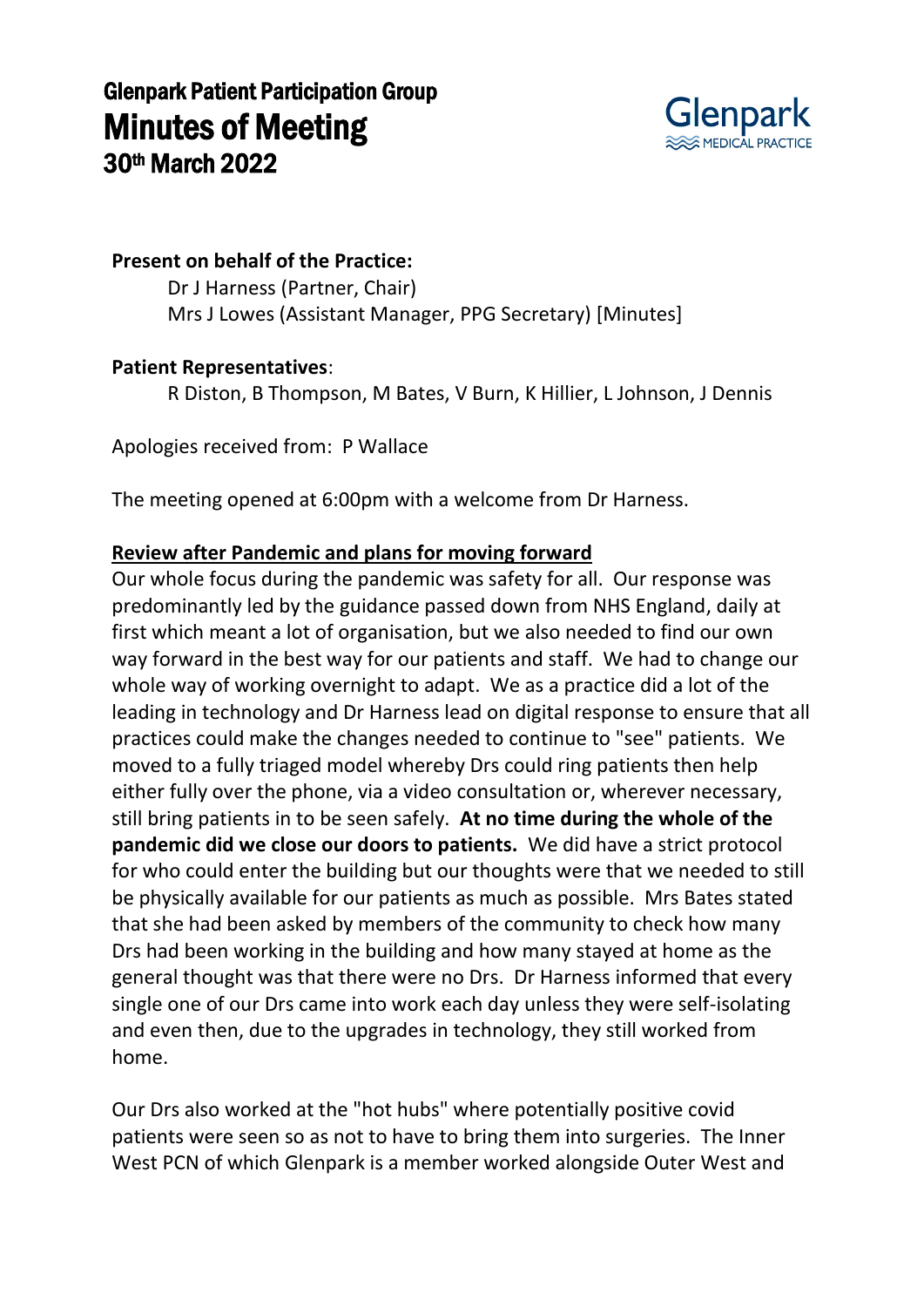

played a very active role in manning these clinics. We also sent Drs, Nurses and HCAs to assist in the covid vaccination centres. There were over 60,000 vaccinations given at the Blaydon vaccination centre where we were based. This did impact on the number of staff in the building at times but we are very proud of the work helping to immunise the population.

We also made the decision to continue to see our patients with Long Term Conditions. A lot of practices shelved these reviews in the early stages but Dr Haines thought it more beneficial that these high-risk patients continue to be monitored and has been commended for her innovative work.

We contacted our shielding patients to check that they were ok and signposted them to additional services if needed.

We also still had the flu campaign to organise and run safely and effectively. We have always had a robust and efficient service for this but with social distancing in place we had the extra challenge of seeing our usual high numbers of patients as quickly as possible. Again, we adapted where necessary for safety and received positive feedback on how this went.

Although we tried our hardest, it was inevitable that not all patient groups would be monitored as they had been pre-pandemic. Medium and low risk patients are now a priority for reviews so we can quickly get back on track.

### **Patient and Practice Priorities and Issues Appointment System Changes**

This year saw an increase of appointments offered at 10% higher than prepandemic. We are now looking at a new appointment system which we hope will alleviate the pressure that our GPs are facing with higher demand and which we hope our patients will find works well for them.

The RCGP recommend that 25 is a safe number of contacts in a day for any GP to deal with. In one day, on the on-call screen, Dr Harness had 66 contacts. Before covid, each Dr in a normal surgery had 16 appointment slots AM and 16 slots PM. During covid, this was increased to 19 each. As more was done by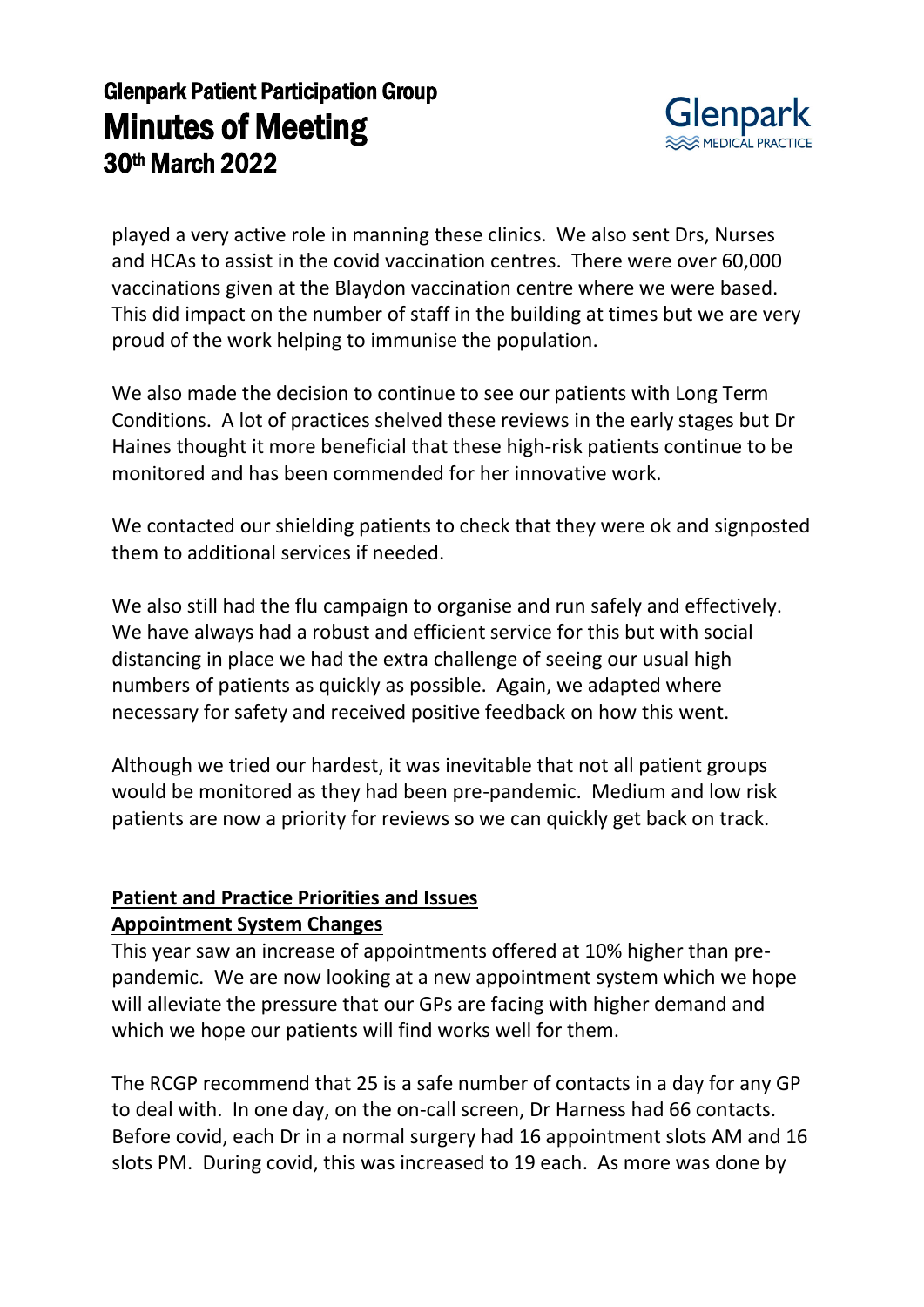

phone and there were less visits this was acknowledged as fine at the time but is no longer sustainable or safe. The new system will see each GP have 12 slots plus a visit slot each morning and then the same on an afternoon. Appts will also increase in time from 10 minutes to 15 minutes. With the added staffing this will balance out over the day. We will also be having 2 GPs on call for the full day as opposed to 1 at a time at the moment.

Patients will also be offered their choice of how they wish their appointment to take place – over the telephone, via video or face to face. We must remember that Covid is still present and we have vulnerable patients so many may still wish to not have to attend surgery.

This will be phased in once our new salaried GP starts in June.

Glenpark are in the top 5 practices in Newcastle and Gateshead for the number of patient consultations.

Mrs Dennis gave praise to an experience she had recently had with triage phone call then patient being seen. Mrs Diston expressed that she finds econsult is a good way to contact GP too.

#### **Planned Practice Changes**

#### New Staff

As all practices are finding, it is becoming harder and harder to recruit GPs. We are delighted that we have managed to recruit 2 new Salaried GPs starting later this year.

Dr Febrina Robinson starts in June. She did part of her GP training as a Registrar at Glenpark. She will be joining us permanently 2 days per week when she is finished her training.

Dr James Kane is currently a registrar here. He finishes his training in September and will join us as a permanent member of staff working 3 days per week.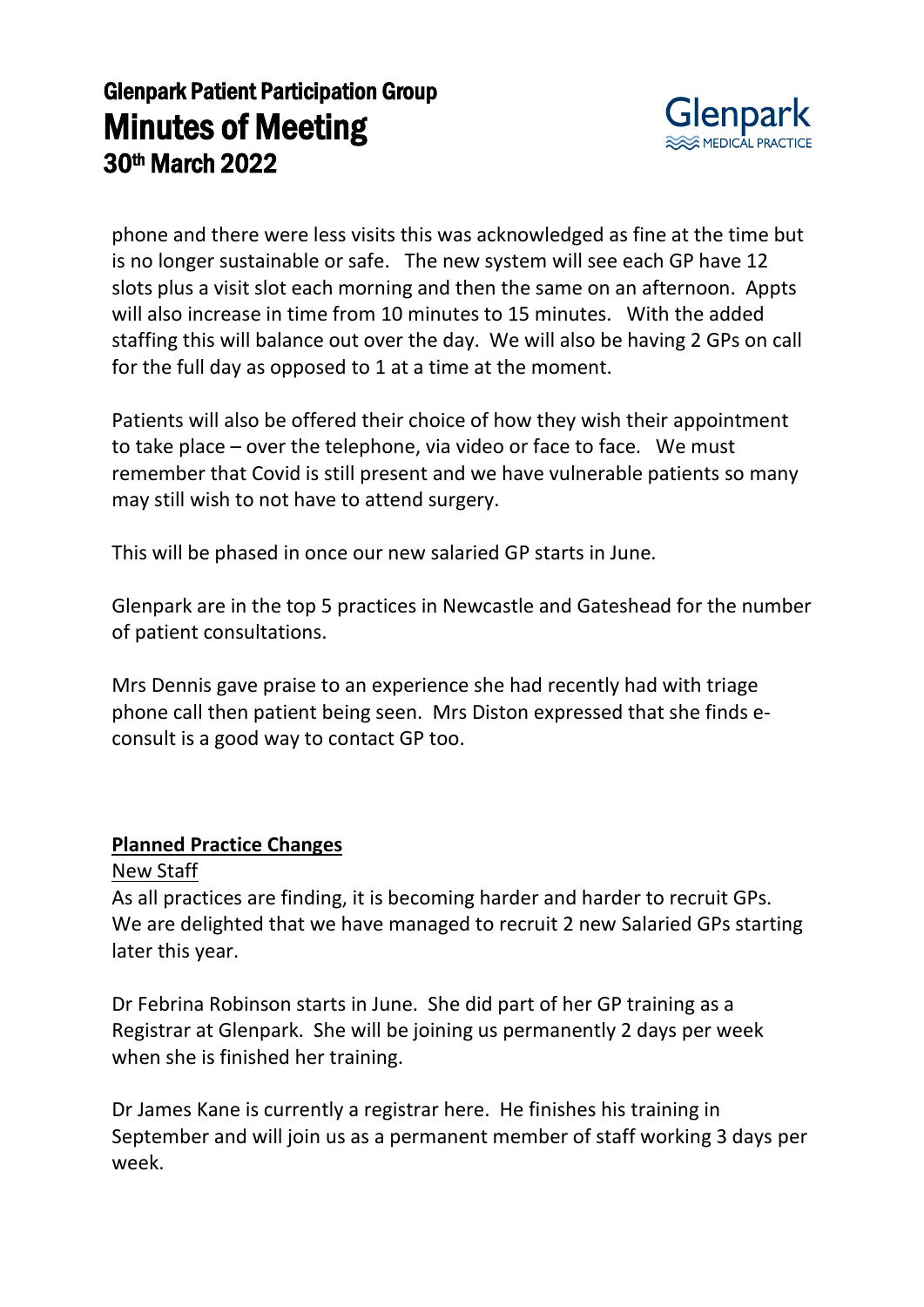

We had recruited a new phlebotomist to give more blood appointment but that role is now vacant again. We are looking to recruit a Health Care Assistant instead. Alex Collins our current HCA is out on placement as we are supporting her in her aim to become a Registered Nurse.

As part of the PCN we have employed professionals in other roles to give a more streamlined service, our receptionists can in some cases book straight into appointments without the need for a Dr to have to refer.

We have: 2 Pharmacists 1 Paramedic 1 Mental Health Nurse 1 Physio Social Prescribing Team.

There are plans for a further physio, a  $3<sup>rd</sup>$  pharmacist, a dietician and a pharmacy technician.

#### Phone System

We have a planned new phone system in April. We think this will be much better for our patients. We will have unlimited phone lines both in and out of the practice. Anyone ringing in will be told where they are in the queue and be given the chance to hang up so they are not sitting on the line. When you are next, the system will call you back. The new system runs off our clinical system so providing you are ringing from the number we hold on file for you, when your call is answered the system recognises who you are and the receptionist will already have your details on the screen. It also gives us a breakdown of how many calls in and out and when is the busiest periods so we can look to make any changes in-house to alleviate stressors and waiting if necessary. It also records all calls which will be helpful for training and monitoring.